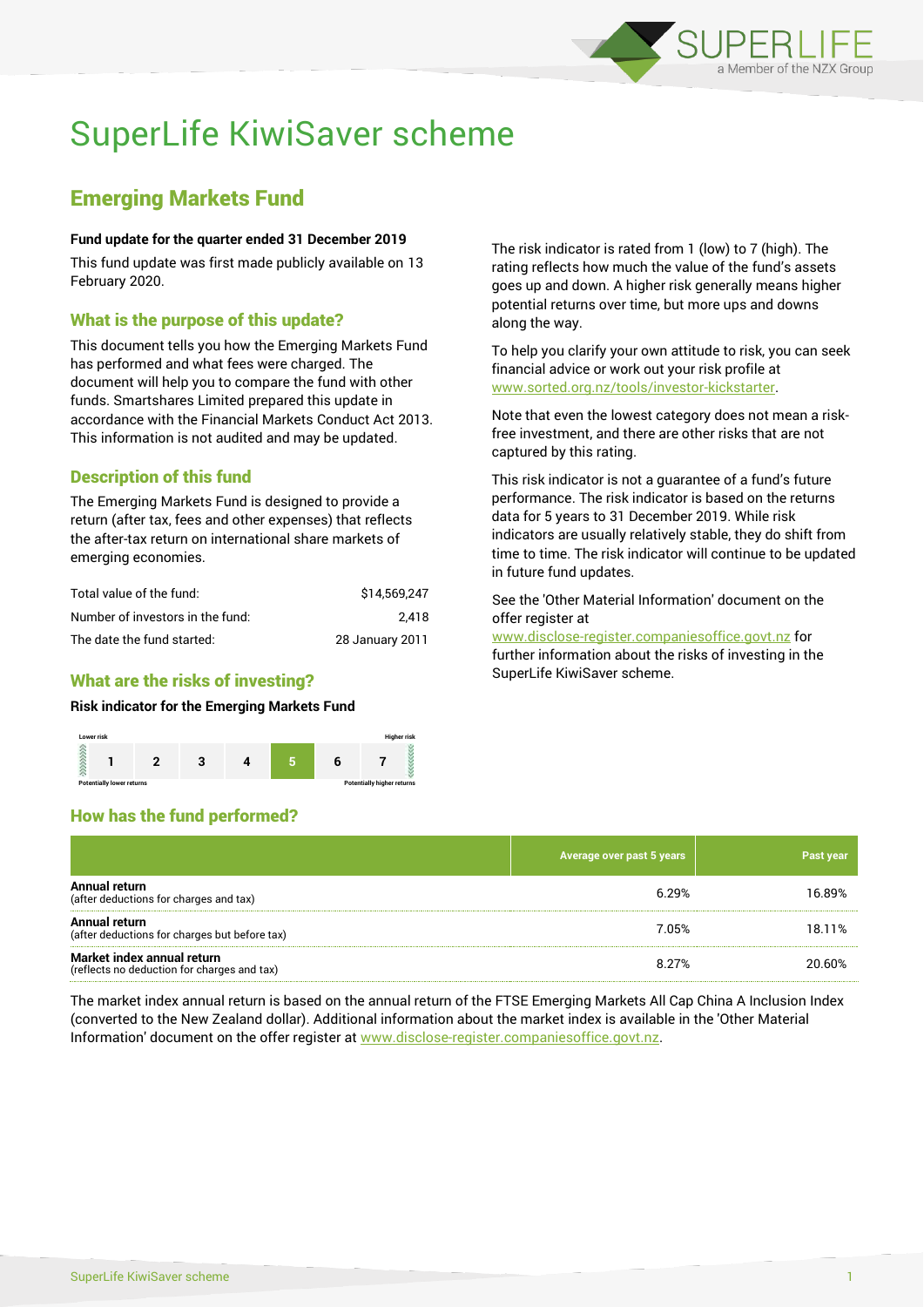

#### **Annual return graph**



This shows the return after fund charges and tax for each year ending 31 March since the fund started. The last bar shows the average annual return since the fund started, up to 31 December 2019.

**Important:** This does not tell you how the fund will perform in the future.

Returns in this update are after tax at the highest prescribed investor rate (PIR) of tax for an individual New Zealand resident. Your tax may be lower.

## What fees are investors charged?

Investors in the Emerging Markets Fund are charged fund charges. In the year to 31 March 2019 these were:

|                                                       | % per annum of fund's net<br>asset value |  |
|-------------------------------------------------------|------------------------------------------|--|
| <b>Total fund charges</b>                             | 0.73%                                    |  |
| Which are made up of:                                 |                                          |  |
| <b>Total management and administration</b><br>charges | 0.73%                                    |  |
| Including:                                            |                                          |  |
| Manager's basic fee                                   | 0.55%                                    |  |
| Other management and<br>administration charges        | 0.18%                                    |  |
| <b>Other charges</b>                                  | Dollar amount per investor               |  |
| Administration fee                                    | \$30 per annum                           |  |

Investors may also be charged individual action fees for specific actions or decisions (for example, if an investor has a financial adviser and has agreed to pay a fee to the adviser for providing financial advice). See the Product Disclosure Statement for the SuperLife KiwiSaver scheme for more information about those fees.

Small differences in fees and charges can have a big impact on your investment over the long term.

GST is included in the fund charges set out above.

# Example of how this applies to an investor

Jess had \$10,000 in the fund and did not make any further contributions. At the end of the year, Jess received a return after fund charges were deducted of \$1,689 (that is 16.89% of her initial \$10,000). Jess paid other charges of \$30. This gives Jess a total return after tax of \$1,659 for the year.

# What does the fund invest in?

## **Actual investment mix**

This shows the types of assets that the fund invests in.

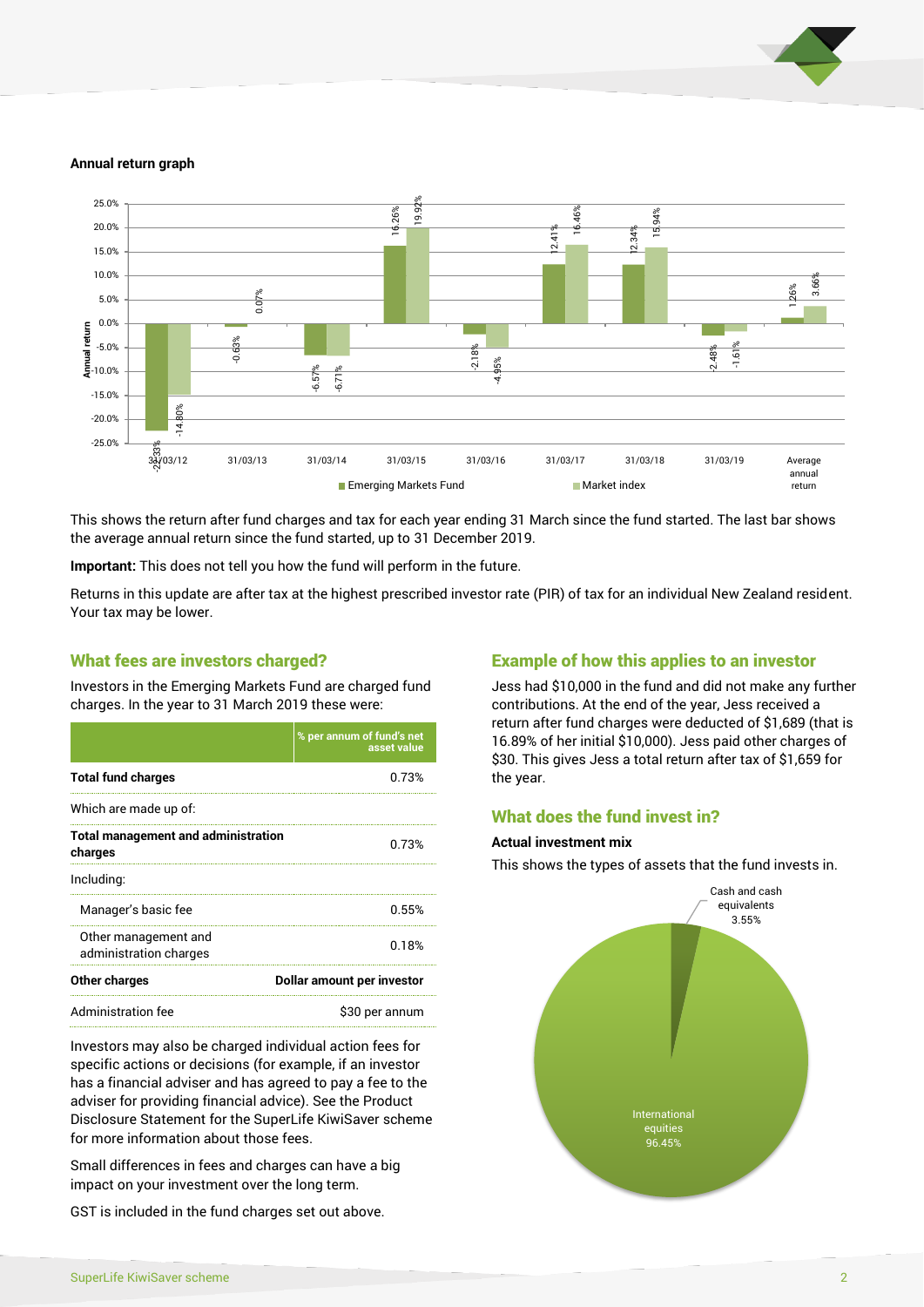

#### **Target investment mix**

This shows the mix of assets that the fund generally intends to invest in.

| <b>Asset Category</b>        | <b>Target asset mix</b>  |
|------------------------------|--------------------------|
| Cash and cash equivalents    | 1.00%                    |
| New Zealand fixed interest   |                          |
| International fixed interest |                          |
| Australasian equities        |                          |
| International equities       | 99.00%                   |
| Listed property              | $\overline{\phantom{a}}$ |
| Unlisted property            |                          |
| Commodities                  | -                        |
| Other                        | $\overline{\phantom{a}}$ |
|                              |                          |

## Top 10 investments<sup>1</sup>

| <b>Name</b>                        | % of fund's net | Type                      | <b>Country</b> | <b>Credit rating</b><br>(if applicable) |
|------------------------------------|-----------------|---------------------------|----------------|-----------------------------------------|
| Vanguard FTSE Emerging Markets ETF | 98.35%          | International equities    | United States  |                                         |
| <b>Westpac Current Account</b>     | 3.56%           | Cash and cash equivalents | New Zealand    | AA-                                     |

The top 10 investments make up 101.91% of the fund's net asset value.

#### **Currency hedging**

The fund's foreign currency exposure may be hedged to the New Zealand dollar, and hedging levels will vary between 0% and 110%. As at 31 December 2019, 0% of the fund's foreign currency exposure was hedged.

## Key personnel

This shows the directors and employees who have the most influence on the investment decisions of the fund:

| <b>Name</b>                              | <b>Current position</b>                         | Time in current position | <b>Previous or other positions</b>                                   | Time in previous / other<br>position |
|------------------------------------------|-------------------------------------------------|--------------------------|----------------------------------------------------------------------|--------------------------------------|
| <b>Guy Roulston Elliffe</b>              | Director                                        | 4 years and 1 month      | Corporate Governance<br>Manager - ACC (current<br>position)          | 4 years and 8 months                 |
| Stuart Kenneth<br><b>Reginald Millar</b> | Chief Investment<br>Officer - Smartshares       | 7 months                 | <b>Head of Portfolio Management</b><br>- ANZ Investments             | 6 years and 4 months                 |
| Hugh Duncan Stevens                      | <b>Chief Executive</b><br>Officer - Smartshares | 1 year and 10 months     | Chief Operating Officer -<br>Implemented Investment<br>Solutions Ltd | 2 years and 6 months                 |
| Alister John Williams                    | Director                                        | 4 years and 1 month      | Investment Manager - Trust<br>Management                             | 4 years and 11 months                |

## Further information

You can also obtain this information, the Product Disclosure Statement for the SuperLife KiwiSaver scheme, and some additional information, from the offer register a[t www.disclose-register.companiesoffice.govt.nz.](http://www.disclose-register.companiesoffice.govt.nz/)

#### **Material changes**

There have been no material changes to the nature of the SuperLife KiwiSaver scheme, the investment objectives and strategy of the fund, or the management of the scheme over the quarter ended 31 December 2019.